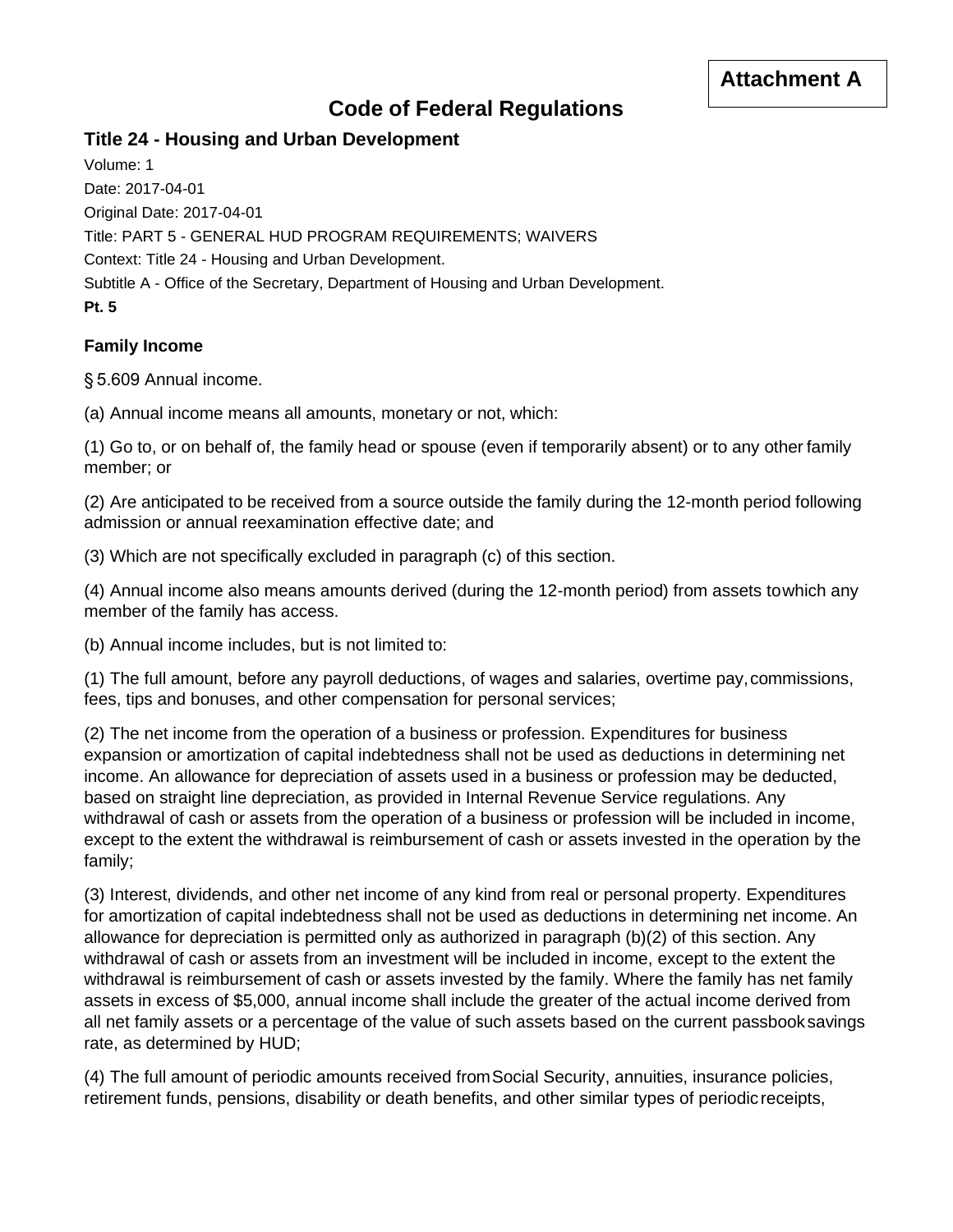including a lump-sum amount or prospective monthly amounts for the delayed start of a periodic amount (except as provided in paragraph (c)(14) of this section);

(5) Payments in lieu of earnings, such as unemployment and disability compensation,worker's compensation and severance pay (except as provided in paragraph (c)(3) of this section);

(6) Welfare assistance payments. (i) Welfare assistance payments made under the Temporary Assistance for Needy Families (TANF) program are included in annual income only to the extent such payments:

(A) Qualify as assistance under the TANF program definition at 45 CFR 260.31; and

(B) Are not otherwise excluded under paragraph (c) of this section.

(ii) If the welfare assistance payment includes an amount specifically designated for shelter andutilities that is subject to adjustment by the welfare assistance agency in accordance with the actual cost of shelter and utilities, the amount of welfare assistance income to be included as income shall consist of:

(A) The amount of the allowance or grant exclusive of the amount specifically designated for shelter or utilities; plus

(B) The maximum amount that the welfare assistance agency could in fact allow the family for shelter and utilities. If the family's welfare assistance is ratably reduced from the standard of need by applying a percentage, the amount calculated under this paragraph shall be the amount resulting from one application of the percentage.

(7) Periodic and determinable allowances, such as alimony and child support payments, and regular contributions or gifts received from organizations or from persons not residing in the dwelling;

(8) All regular pay, special pay and allowances of a member of the Armed Forces (except asprovided in paragraph (c)(7) of this section).

(9) For Section 8 programs only and as provided in 24 CFR 5.612, any financial assistance, in excess of amounts received for tuition and any other required fees and charges, that an individual receives under the Higher Education Act of 1965 (20 U.S.C. 1001 et seq.), from private sources, or from an institution of higher education (as defined under the Higher Education Act of 1965 (20 U.S.C. 1002)), shall be considered income to that individual, except that financial assistance described in this paragraph is not considered annual income for persons over the age of 23 with dependent children. For purposes of this paragraph, "financial assistance" does not include loan proceeds for the purpose of determining income.

#### **(c) Annual income does not include the following:**

(1) Income from employment of children (including foster children) under the age of 18 years;

(2) Payments received for the care of foster children or foster adults (usually persons with disabilities, unrelated to the tenant family, who are unable to live alone);

(3) Lump-sum additions to family assets, such as inheritances, insurance payments (including payments under health and accident insurance and worker's compensation), capital gains and settlement for personal or property losses (except as provided in paragraph (b)(5) of this section);

(4) Amounts received by the family that are specifically for, or in reimbursement of, the cost of medical expenses for any family member;

(5) Income of a live-in aide, as defined in § 5.403;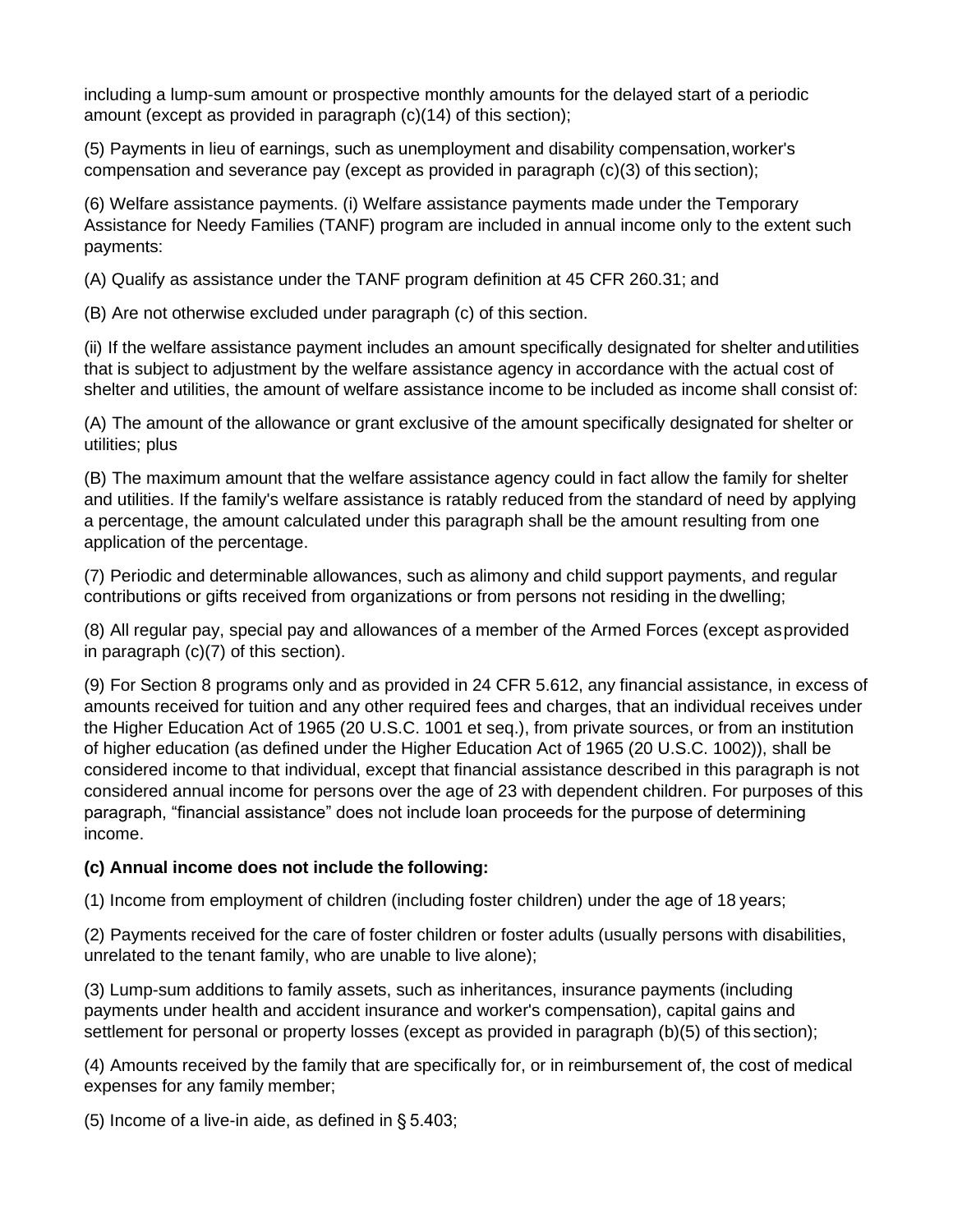(6) Subject to paragraph (b)(9) of this section, the full amount of student financial assistancepaid directly to the student or to the educational institution;

(7) The special pay to a family member serving in the Armed Forces who is exposed to hostile fire;

(8)(i) Amounts received under training programs funded by HUD;

(ii) Amounts received by a person with a disability that are disregarded for a limited time for purposes of Supplemental Security Income eligibility and benefits because they are set aside for use under a Plan to Attain Self-Sufficiency (PASS);

(iii) Amounts received by a participant in other publicly assisted programs which are specifically for or in reimbursement of out-of-pocket expenses incurred (special equipment, clothing, transportation, child care, etc.) and which are made solely to allow participation in a specific program;

(iv) Amounts received under a resident service stipend. A resident service stipend is a modest amount (not to exceed \$200 per month) received by a resident for performing a service for the PHA or owner, on a part-time basis, that enhances the quality of life in the development. Such services may include, but are not limited to, fire patrol, hall monitoring, lawn maintenance, resident initiatives coordination, and serving as a member of the PHA's governing board. No resident may receive more than one such stipend during the same period of time;

(v) Incremental earnings and benefits resulting to any family member from participation in qualifying State or local employment training programs (including training programs not affiliated with a local government) and training of a family member as resident management staff. Amounts excluded by this provision must be received under employment training programs with clearly defined goals and objectives, and are excluded only for the period during which the family member participates in the employment training program;

(9) Temporary, nonrecurring or sporadic income (including gifts);

(10) Reparation payments paid by a foreign government pursuant to claims filed under the laws of that government by persons who were persecuted during the Nazi era;

(11) Earnings in excess of \$480 for each full-time student 18 years old or older (excluding the headof household and spouse);

(12) Adoption assistance payments in excess of \$480 per adopted child;

(13) [Reserved]

(14) Deferred periodic amounts from supplemental security income and Social Security benefits that are received in a lump sum amount or in prospective monthly amounts, or any deferred Departmentof Veterans Affairs disability benefits that are received in a lump sum amount or in prospective monthly amounts.

(15) Amounts received by the family in the form of refunds or rebates under State or local law for property taxes paid on the dwelling unit;

(16) Amounts paid by a State agency to a family with a member who has a developmental disabilityand is living at home to offset the cost of services and equipment needed to keep the developmentally disabled family member at home; or

(17) Amounts specifically excluded by any other Federal statute from consideration as income for purposes of determining eligibility or benefits under a category of assistance programs that includes assistance under any program to which the exclusions set forth in 24 CFR 5.609(c) apply. A noticewill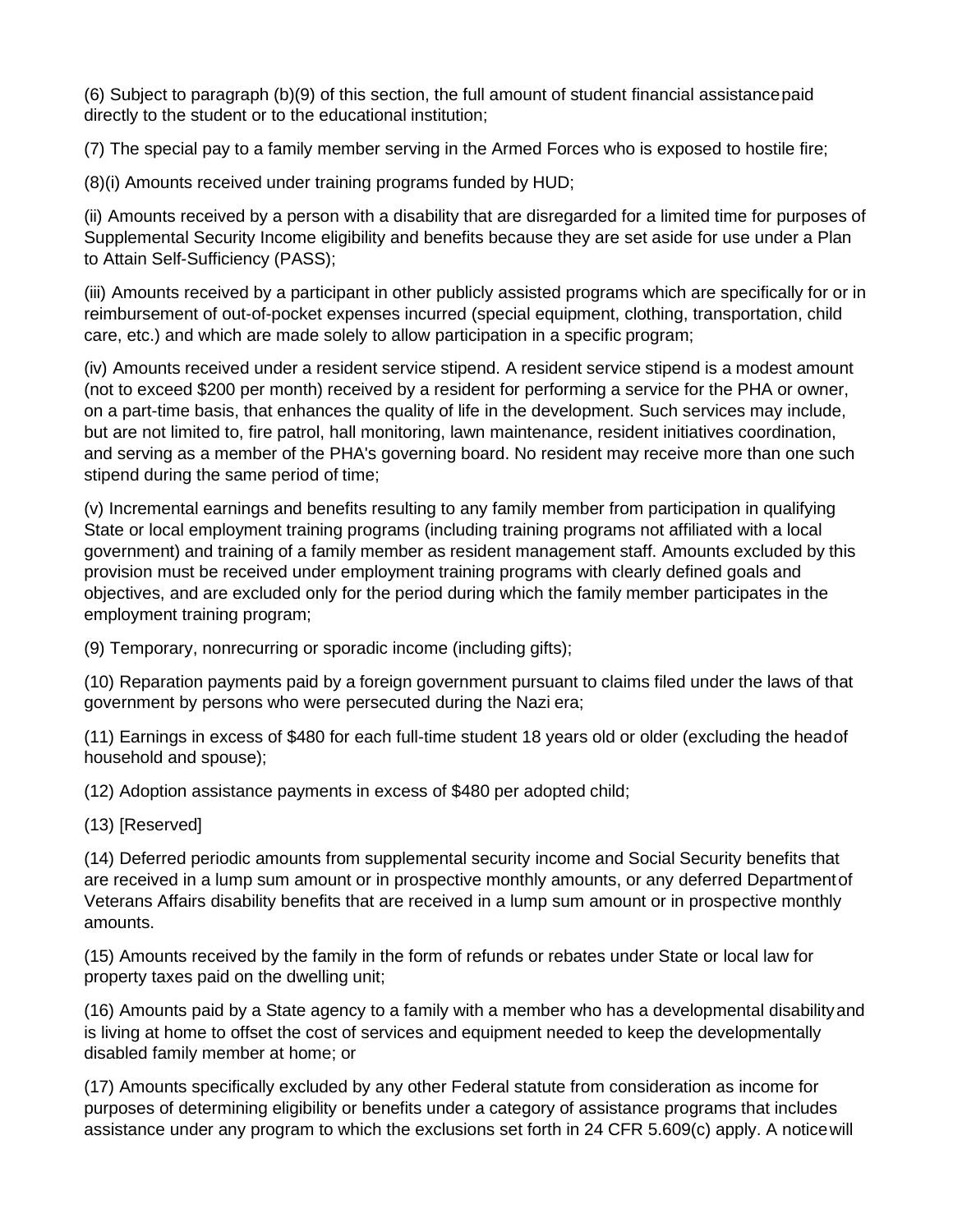be published in the Federal Register and distributed to PHAs and housing owners identifying the benefits that qualify for this exclusion. Updates will be published and distributed when necessary.

(d) Annualization of income. If it is not feasible to anticipate a level of income over a 12-month period (e.g., seasonal or cyclic income), or the PHA believes that past income is the best available indicator of expected future income, the PHA may annualize the income anticipated for a shorter period, subject to a redetermination at the end of the shorter period.

[61 FR 54498, Oct. 18, 1996, as amended at 65 FR 16716, Mar. 29, 2000; 67 FR 47432, July 18, 2002; 70 FR 77743, Dec. 30, 2005; 79 FR 36164, June 25, 2014; 81 FR 12370, Mar. 8, 2016]

## **Part 5 (Section 8) Income Inclusions and Exclusions**

## **24 CFR 5.609(b) and (c)**

Examples included in parentheses have been added to the regulatory language for clarification.

#### **INCOME INCLUSIONS:**

- (1) The full amount, before any payroll deductions, of wages and salaries, overtime pay, commissions, fees, tips and bonuses, and other compensation for personal services;
- (2) The net income from operation of a business or profession. Expenditures for business expansionor amortization of capital indebtedness shall not be used as deductions in determining net income. An allowance for depreciation of assets used in a business or profession may be deducted, based on straight line depreciation, as provided in Internal Revenue Service regulations. Any withdrawal of cash or assets from the operation of a business or profession will be included in income, except to the extent the withdrawal is reimbursement of cash or assets invested in the operation by the family;
- (3) Interest, dividends, and other net income of any kind from real or personal property. Expenditures for amortization of capital indebtedness shall not be used as deductions in determining net income. An allowance for depreciation is permitted only as authorized in paragraph (2) above. Any withdrawal of cash or assets from an investment will be included in income, except to the extent the withdrawal is reimbursement of cash or assets invested by the family. Where the family has net family assets in excess of \$5,000, annual income shall include the greater of the actual income derived from all net family assets or a percentage of the value of such assets based on the current passbook savings rate, as determined by HUD;
- (4) The full amount of periodic amounts received from social security, annuities, insurance policies, retirement funds, pensions, disability or death benefits, and other similar types of periodic receipts, including a lump-sum amount or prospective monthly amounts for the delayed start of a \*\*periodic amount (e.g., Black Lung Sick benefits, Veterans Disability, Dependent Indemnity Compensation, payments to the widow of a serviceman killed in action). See paragraph (13) under Income Exclusions for an exception to thisparagraph;\*\*
- (5) Payments in lieu of earnings, such as unemployment, disability compensation,worker's compensation, and severance pay, except as provided in paragraph (3) under Income Exclusions;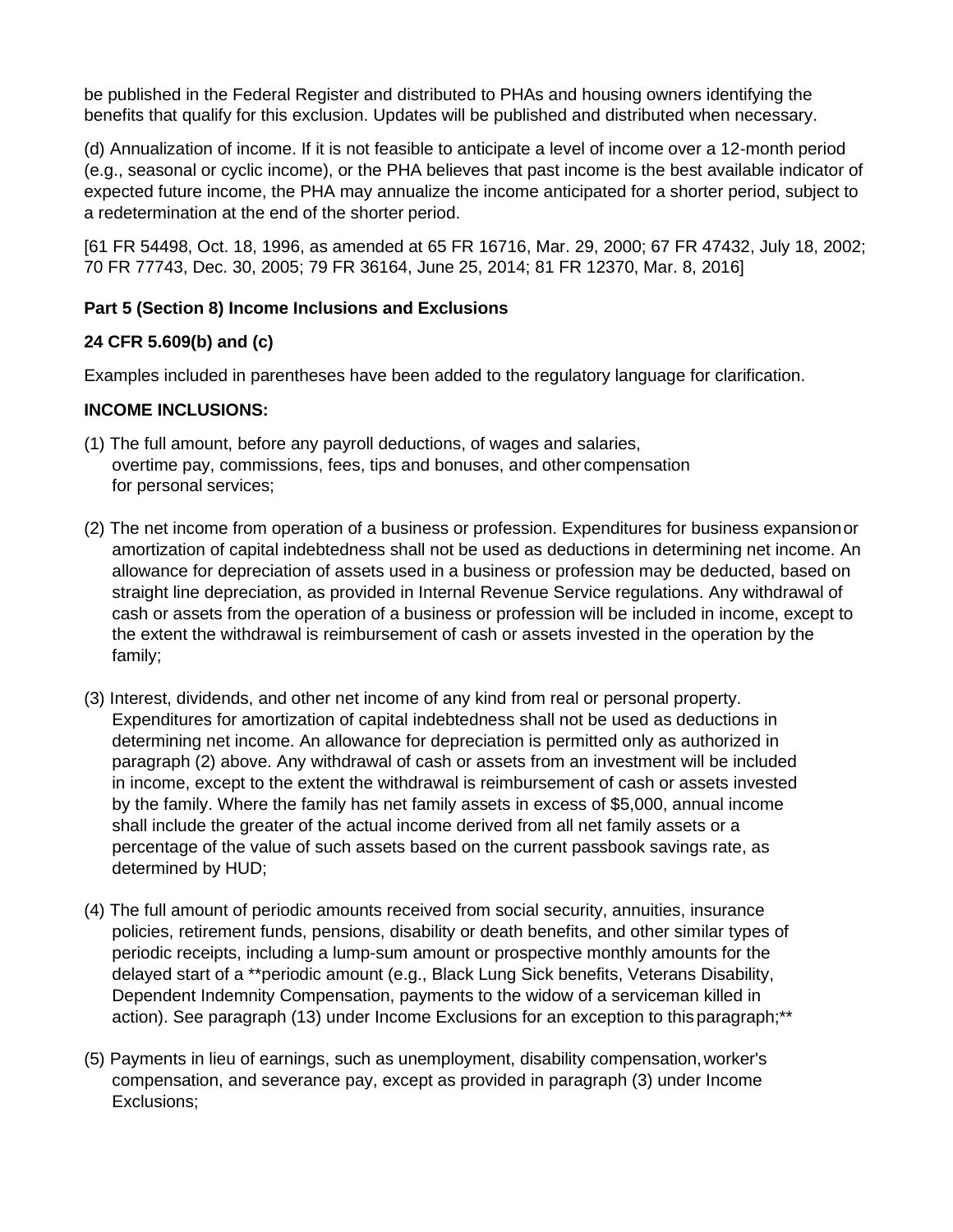- (6) Welfare Assistance.
	- (a) Welfare assistance received by the family.
	- (b) If the welfare assistance payment includes an amount specifically designated for shelter and utilities that is subject to adjustment by the welfare assistance agency in accordance with the actual cost of shelter and utilities, the amount of welfare assistance income to be included as income shall consist of:
	- (c) The amount of the allowance or grant exclusive of the amount specifically designatedfor shelter or utilities; plus
	- (d) The maximum amount that the welfare assistance agency could in fact allow the family for shelter and utilities. If the family's welfare assistance is ratably reduced from the standard of need by applying a percentage, the amount calculated under this paragraph shall be the amount resulting from one application of the percentage.
- (7) Periodic and determinable allowances, such as alimony and child support payments, and regular contributions or gifts received from organizations or from persons not residing in the dwelling; and
- (8) All regular pay, special pay, and allowances of a member of the Armed Forces, exceptas provided in paragraph (7) under Income Exclusions.
- (9) For Section 8 programs only and as provided in 24 CFR 5.612, any financial assistance, in excess of amounts received for tuition, that an individual receives under the Higher Education Act of 1965 (20 U.S.C. 1001 et seq.), from private sources, or from an institutionof higher education (as defined under the Higher Education Act of 1965 (20 U.S.C. 1002)), shall be considered income to that individual, except that financial assistance described in this paragraph is not considered annual income for persons over the age of 23 with dependent children. For purposes of this paragraph "financial assistance" does not include loan proceeds for the purpose of determining income. \*(Note: This paragraph also does not apply to a student who is living with his/her parents who are applying for or receiving Section 8 assistance.)\*

#### **INCOME EXCLUSIONS:**

- (1) Income from employment of children (including foster children) under the age of 18 years;
- (2) Payments received for the care of foster children or foster adults (usually personswith disabilities unrelated to the tenant family, who are unable to live alone);
- (3) Lump-sum additions to family assets, such as inheritances, insurance payments (including payments under health and accident insurance and worker'scompensation), capital gains, and settlement for personal or property losses, except as provided in paragraph (5) under Income Inclusions;
- (4) Amounts received by the family that are specifically for, or in reimbursement of, the costof medical expenses for any family member;
- (5) Income of a live-in aide, as defined in 24 CFR 5.403;
- (6) The full amount of student financial assistance paid directly to the student or to the educational institution (see Income Inclusions (9), above, for students receivingSection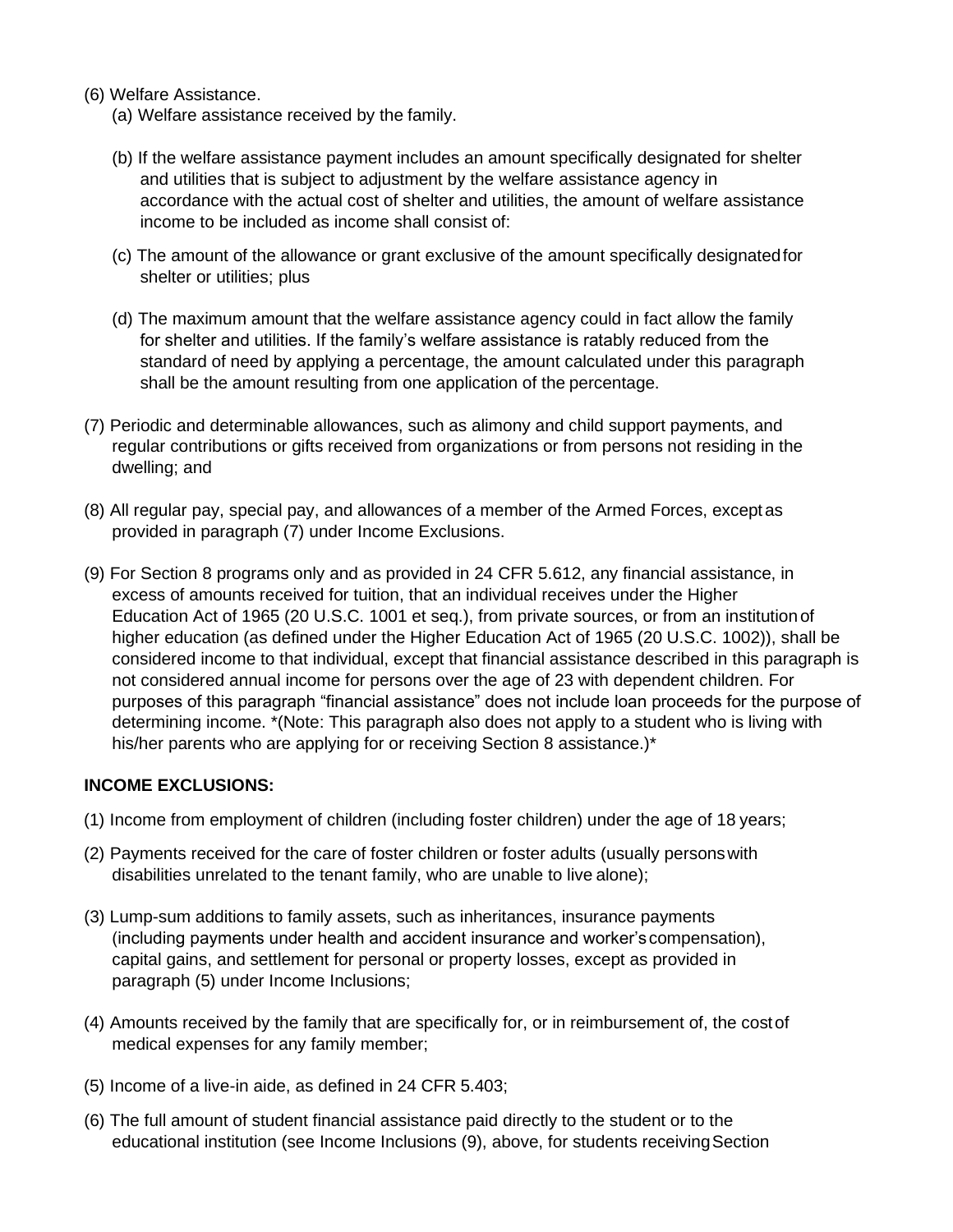8 assistance);

(7) The special pay to a family member serving in the Armed Forces who is exposed tohostile fire (e.g., in the past, special pay included Operation Desert Storm);

(8)

(a) Amounts received under training programs funded by HUD (e.g., training receivedunder Section 3);

- (b) Amounts received by a person with a disability that are disregarded for a limited time for purposes of supplemental security income eligibility and benefits because they are set asidefor use under a Plan to Attain Self-Sufficiency (PASS);
- (b) Amounts received by a participant in other publicly assisted programs that are specifically for or in reimbursement of out-of-pocket expenses incurred (special equipment, clothing, transportation, child care, etc.) and which are made solely to allow participation in a specific program;
- (c)Amounts received under a resident service stipend. A resident service stipend is a modest amount (not to exceed \$200 per month) received by a resident for performing a service for the owner, on a part-time basis, that enhances the quality of life in the project. Such services may include, but are not limited to, fire patrol, hall monitoring, lawn maintenance, and residentinitiative coordination. No resident may receive more than one such stipend during the same period of time; or
- (d)Incremental earnings and benefits resulting to any family member from participation in qualifying state or local employment training programs (including training programs not affiliated with a local government) and training of a family member as a resident management staff person. Amounts excluded by this provision must be received under employment training programs with clearly defined goals and objectives and are excluded only for the period during which the family member participates in the employment training program.
- (9) Temporary, nonrecurring, or sporadic income (including gifts);
- (10) Reparation payments paid by a foreign government pursuant to claims filed under the laws of that government by persons who were persecuted during the Nazi era. (Examples include payments by the German and Japanese governments for atrocities committed during the Nazi era);
- (11) Earnings in excess of \$480 for each full-time student 18 years or older(excluding the head of household and spouse
- (12) Adoption assistance payments in excess of \$480 per adopted child;
- (13) Deferred periodic amounts from supplemental security income and social securitybenefits that are received in a lump-sum amount or in prospective monthly amounts;
- (14) Amounts received by the family in the form of refunds or rebates under state or local law for property taxes paid on the dwelling unit;
- (15) Amounts paid by a state agency to a family with a member who has a developmental disability and is living at home to offset the cost of services and equipment needed tokeep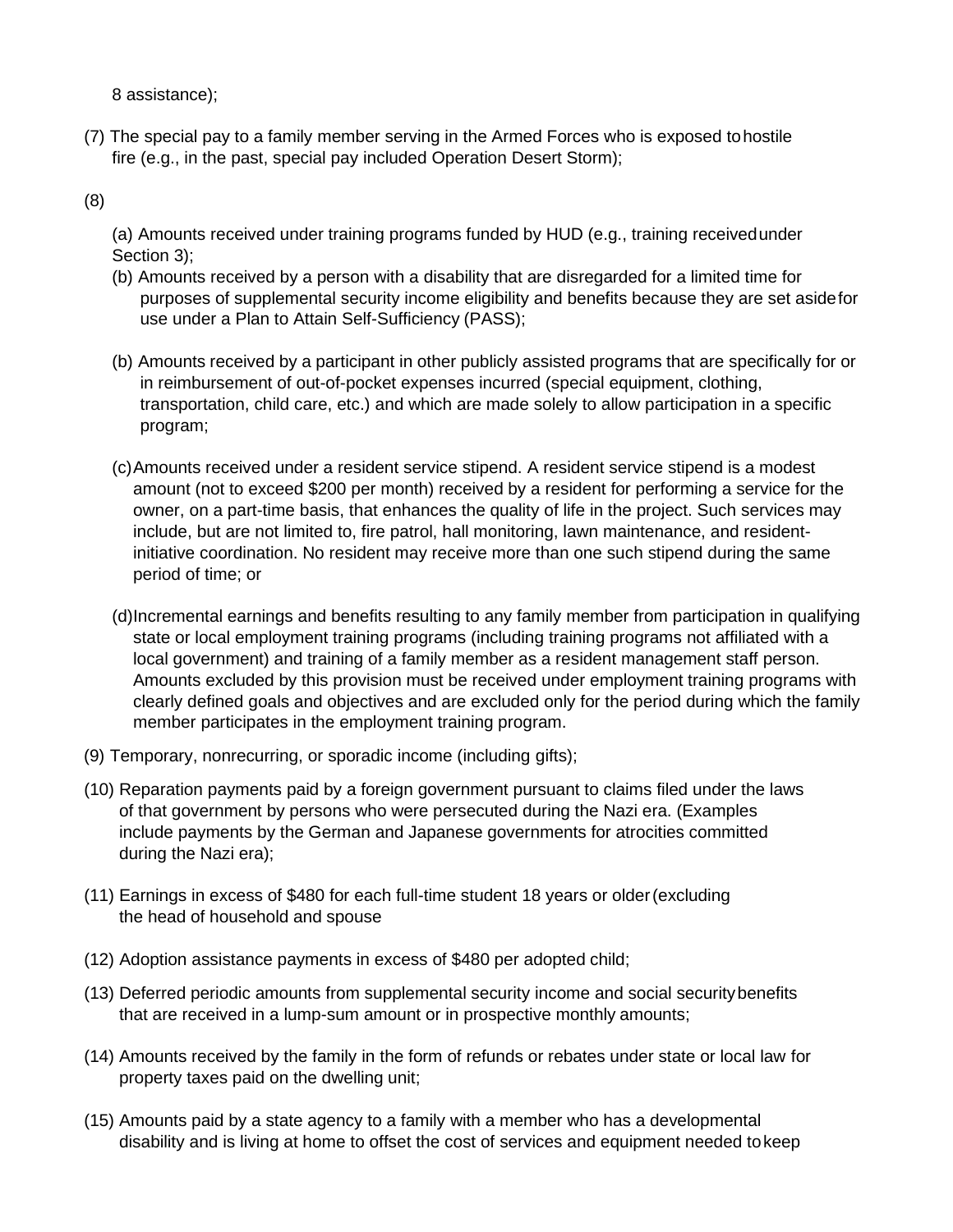the developmentally disabled family member at home; or

(17) Amounts specifically excluded by any other federal statute from consideration as in come for purposes of determining eligibility or benefits under a category of assistance programs that includes assistance under any program to which the exclusions set forth in 24 CFR 5.609(c) apply. A notice will be published in the Federal Register and distributed to housing owners identifying the benefits that qualify for this exclusion. Updates will be published and distributed when necessary. NOTE: the following is the updated list from the Federal Register dated May 20, 2014.

The following is a list of income sources that qualify for that exclusion:

- (a) The value of the allotment provided to an eligible household under the Food Stamp Act of 1977(7 U.S.C. 2017 [b]);
- (b) Payments to Volunteers under the Domestic Volunteer Services Act of 1973 (42 U.S.C. 5044(g), 5058) (e.g., employment through AmeriCorps, Volunteers in Service to America [VISTA], Retired Senior Volunteer Program, Foster Grandparents Program, youthful offender incarceration alternatives, senior companions);
- (c) Certain payments received under the Alaska Native Claims Settlement Act (43U.S.C. 1626[c])
- (d) Income derived from certain sub-marginal land of the United States that is held in trust for certain Indian tribes (25 U.S.C. 459e);
- (e) Payments or allowances made under the Department of Health and Human Services'Low-Income Home Energy Assistance Program (42 U.S.C. 8624[f]);
- (f) Income derived from the disposition of funds to the Grand River Band of Ottawa Indians (Pub. L. 94– 540, section 6);
- (g) The first \$2,000 of per capita shares received from judgment funds awarded by the National Indian Gaming Commission or the U. S. Claims Court, the interests of individual Indians in trust or restricted lands, and the first \$2,000 per year of income received by individual Indians from funds derived from interests held in such trust or restricted lands (25 U.S.C. 1407-1408). This exclusion does not include proceeds of gaming operations regulated by the Commission;
- (h) Amounts of scholarships funded under title IV of the Higher Education Act of 1965 (20U.S.C. 1407- 1408), including awards under federal work-study programs or under the Bureau of Indian Affairs student assistance programs (20 U.S.C. 1087uu). For section 8 programs only (42 U.S.C. 1437f), any financial assistance in excess of amounts received by an individual for tuition and any other required fees and charges under the Higher Education Act of 1965 (20 U.S.C. 1001 et seq.), from private sources, or an institution of higher education (as defined under the Higher Education Act of 1965 (20 U.S.C. 1002)), shall not be considered income to that individual if the individual is overthe age of 23 with dependent children (Pub. L. 109-11, section 327) (as amended);
- (i) Payments received from programs funded under Title V of the Older Americans Act of1985 (42U.S.C. 3056g) (e.g., Green Thumb, Senior Aides, Older American Community Service Employment Program);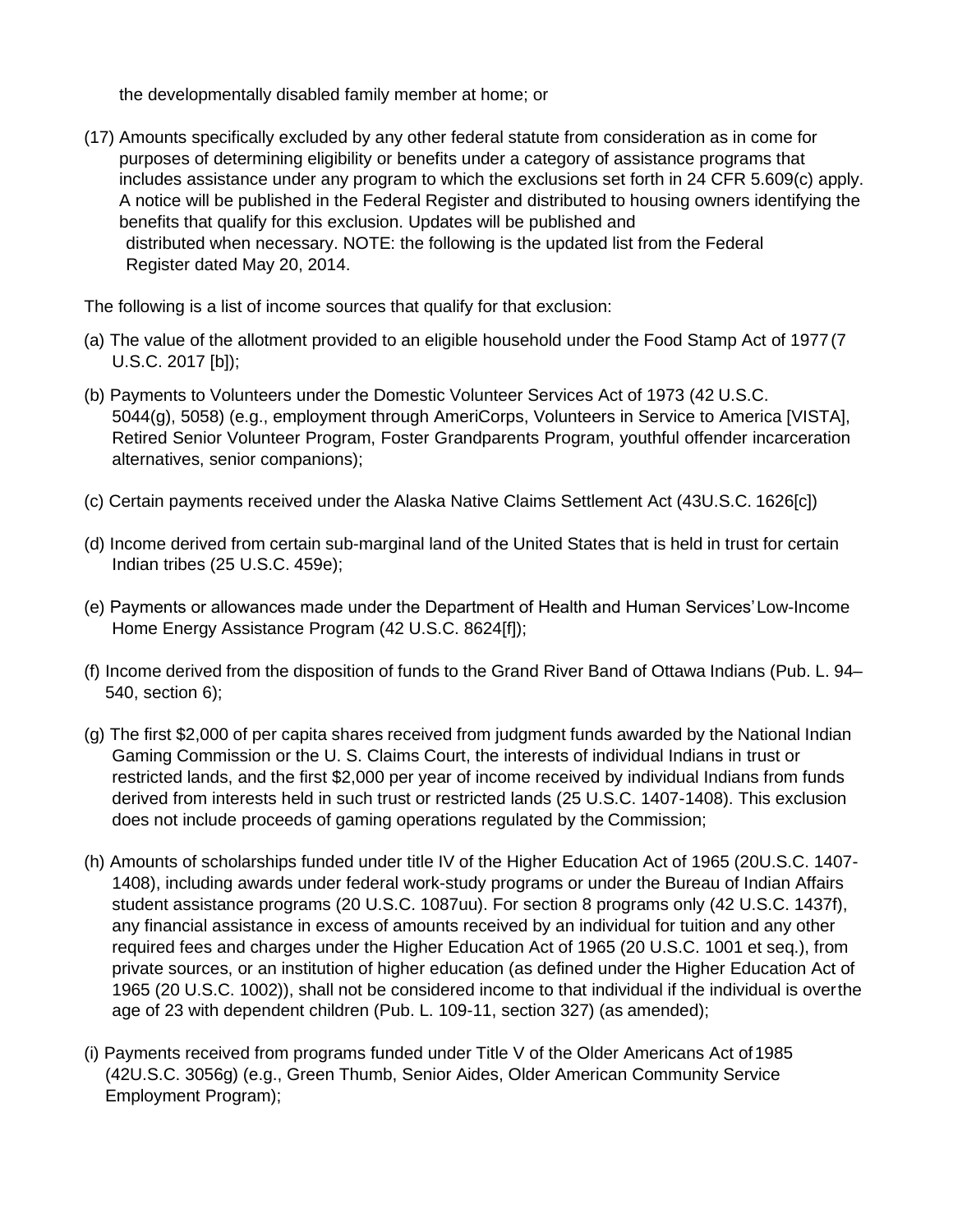- (j) Payments received on or after January 1, 1989, from the Agent Orange Settlement Fund or any other fund established pursuant to the settlement in In Re Agent Orange Liability Litigation, M.D.L. No. 381 (E.D.N.Y.);
- (k) Payments received under the Maine Indian Claims Settlement Act of 1980 (Pub. L. 96-420, 25 U.S.C. 1728);
- (l) The value of any child care provided or arranged (or any amount received as payment for suchcare or reimbursement for costs incurred for such care) under the Child Care and Development Block Grant Act of 1990 (42 U.S.C. 9858q);
- (m)Earned income tax credit (EITC) refund payments received on or after January 1,1991, for programs administered under the United States Housing Act of 1937, title V of the Housing Act of 1949, section 101 of the Housing and Urban Development Act of 1965, and sections 221(d)(3), 235, and 236 of the National Housing Act (26 U.S.C. 32[l]);
- (n) Payments by the Indian Claims Commission to the Confederated Tribes and Bands ofYakima Indian Nation or the Apache Tribe of Mescalero Reservation (Pub. L.95-433);
- (o)Allowances, earnings, and payments to AmeriCorps participants under the National and Community Service Act of 1990 (42 U.S.C. 12637[d]);
- (p) Any allowance paid under the provisions of 38 U.S.C. 1833(c) to children of Vietnam veterans born with spina bifida (38 U.S.C. 1802-05) children of women Vietnam veterans born with certain birth defects (38 U.S.C. 1821), and children of certain Korean service veterans born with spina bifida(38 U.S.C. 1821);
- (q) Any amount of crime victim compensation (under the Victims of Crime Act) received through crime victim assistance (or payment or reimbursement of the cost of such assistance) as determined under the Victims of Crime Act because of the commission of a crime against the applicant under the Victims of Crime Act (42 U.S.C. 10602);
- (r) Allowances, earnings and payments to individuals participating in programs under The Workforce Investment Act of 1998 (29 U.S.C. 2931(a)(2));
- (s)Any amount received under the Richard B. Russell School Lunch Act (42 U.S.C.1780(e)) and the Child Nutrition Act of 1966 (42 U.S.C. 1780(b)), including reduced-price lunches and food under the Special Supplemental Food Program for Women, Infants, and Children (WIC);
- (t) Payments, funds, or distributions authorized, established, or directed by the Seneca Nation Settlement Act of 1990(25 U.S.C. 1774f(b));
- (u) Deferred amounts from Department of Veterans Affairs disability benefits that are received in a lump sum amount or in prospective monthly amounts(42 U.S.C.§ 1437a(b)(4));
- (v) Compensation received by or on behalf of a veteran for service-connected disability, death, dependency, or indemnity compensation as provided by an amendment by the Indian Veterans Housing Opportunity Act of 2010 (Pub. L. 111-269; 25 U.S.C. 4103(9)) to the definition of income applicable to programs authorized under the Native American Housing Assistance and Self-Determination Act (NAHASDA) (25 U.S.C. 4101 et seq.) and administered by the Office of Native American Programs;